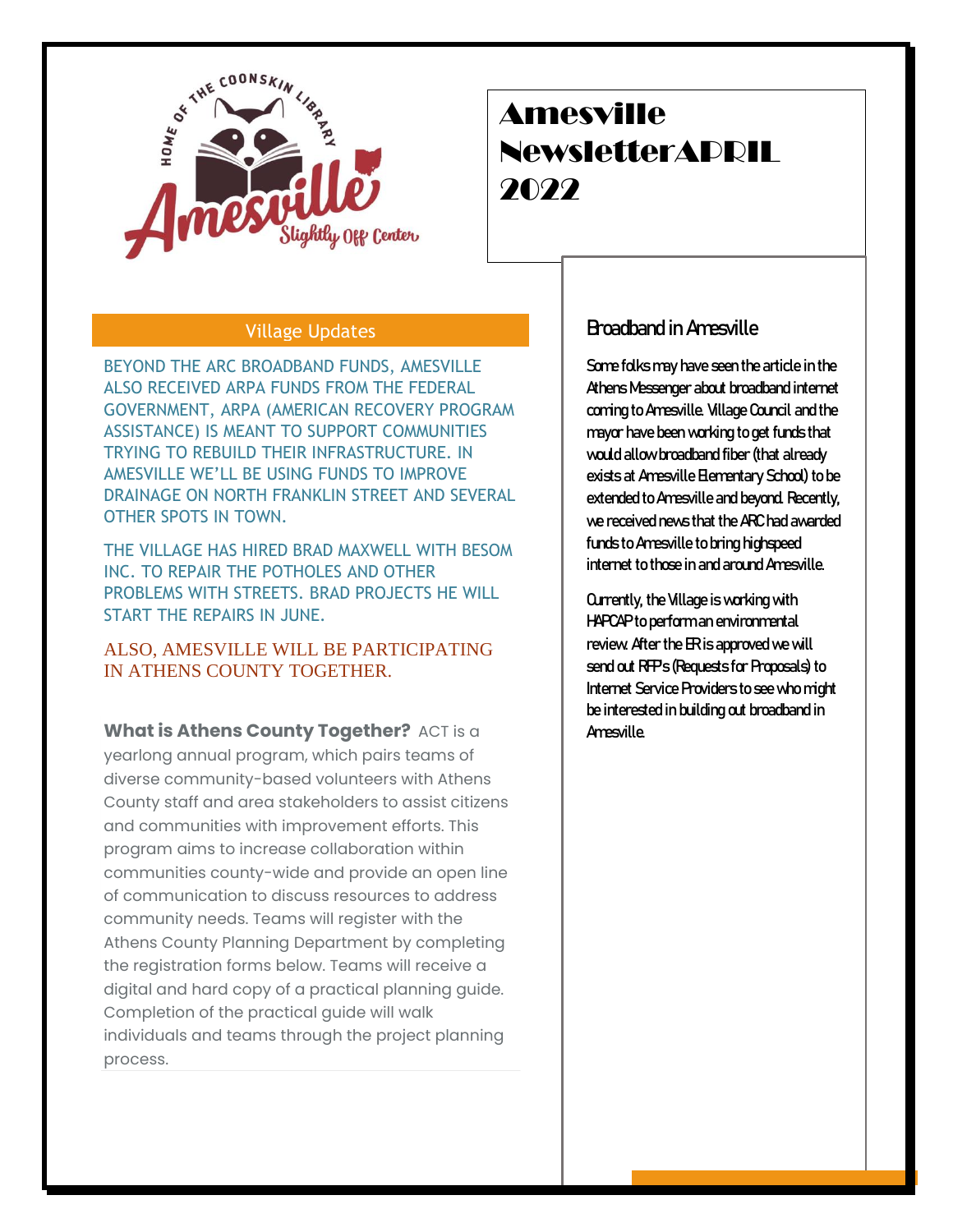

This image is the area of proposed expansion for high-speed internet in Amesville. Bids will be sought from companies to install and provide service to Amesville and beyond.

### **VILLAGE COUNCIL APRIL 22**

**FINANCIAL REPORT** – Awaiting the 1st payment from the property taxes this year. The fund status includes the carryover from last year. The revenue status is what the auditor projects as our revenue for the year. The Parks fund will need money transferred eventually from the General fund to cover mowing and additional needs. The Coronavirus fund needs to be renamed. The relief package has a broader coverage than the original Coronavirus relief package. There was a safety issue with the trees in front of the Habitat for Humanity house. We paid Bethany Ridge to remove those trees. Gary is going to find out what falls into the, "Other Contractual Services" category under the General Fund.

Vote to approve finances: Miranda Kridler made the motion to approve and Michael Ford seconded the motion. Motion passes with a roll call vote as follows: Jayne Darling-aye, Barb Klaer-aye, Larry Kamodyaye, David Arrington-aye, Miranda Kridler-aye, and Michael Ford-aye.

**OTHER DISCUSSION-** Brief discussion regarding amending the certificate to correct the carryover balances that didn't match the Auditor's Certificate of all Sources. -Tabled until next month. Need more details.

The Board of Elections website has the incorrect information regarding our council members. Gary will make the needed corrections.

The garden tour is May 22nd.

The first Coonskin Saturday this year is Saturday May 21st.

#### **RESOLUTIONS AND ORDINANCES** –

**Res. 2-22 3rd reading** *A RESOLUTION for requesting a certificate of estimated property tax revenue from the Athens County Auditor in order to place a tax levy on the general ballot in November 8, 2022 for the purpose of current expenses pursuant to Ohio Revised code 5705.19 (A) at a rate of 2 mills for 5 to start in tax year 2022 and be collected in calendar year 2023. Previously passed on November 7, 2017 therefore this is a renewal. The tax is to be levied upon the Amesville Corporation.* 

The motion was made by Barb Klaer and seconded by Larry Kamody. The motion passes with a roll call vote as